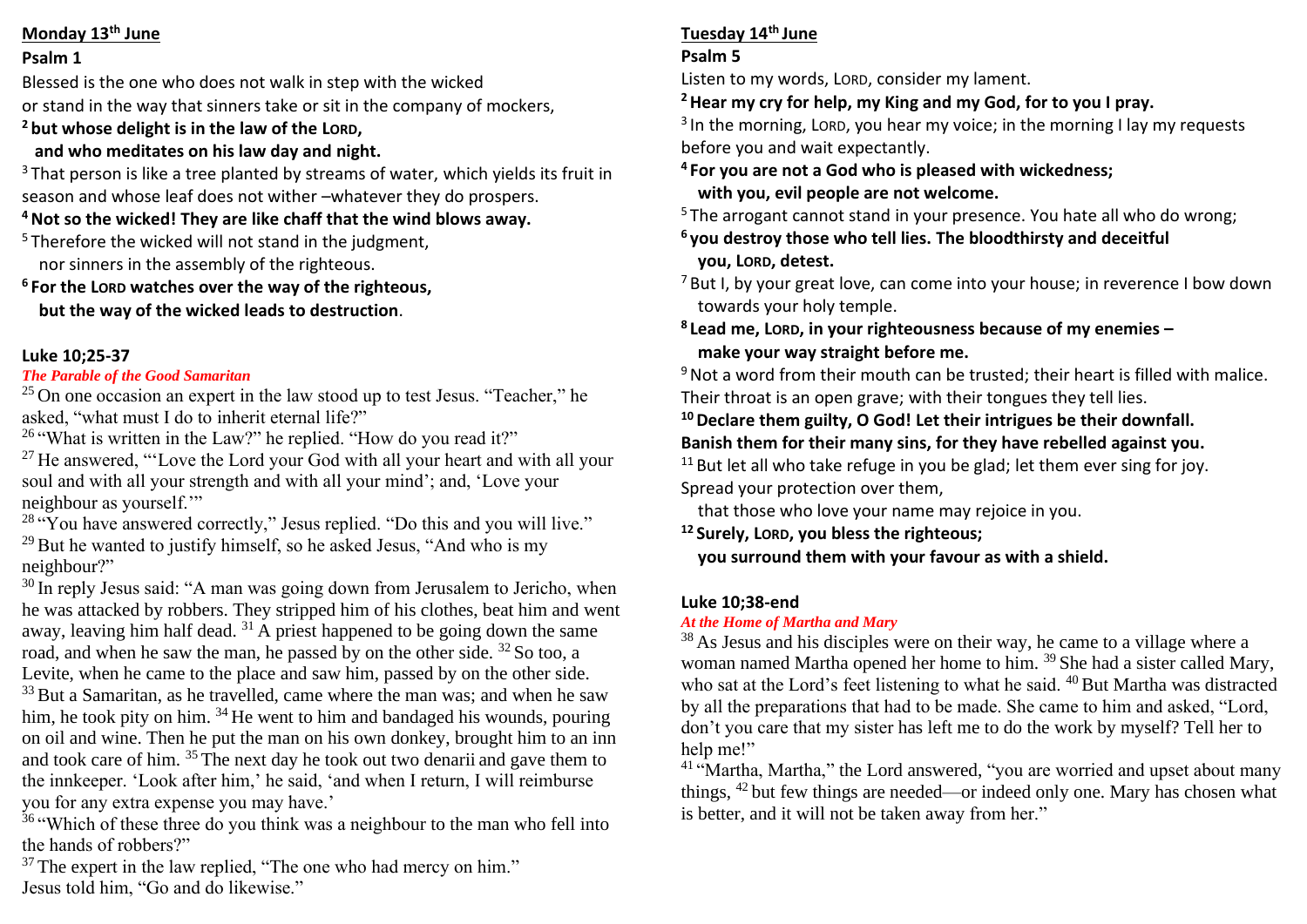# **Wednesay 15 th June**

**Psalm 119;1-32**

Blessed are those whose ways are blameless, who walk according to the law of the LORD.

# **<sup>2</sup> Blessed are those who keep his statutes**

 **and seek him with all their heart –**

3 they do no wrong but follow his ways.

- **<sup>4</sup> You have laid down precepts that are to be fully obeyed.**
- <sup>5</sup> Oh, that my ways were steadfast in obeying your decrees!
- **<sup>6</sup> Then I would not be put to shame when I consider all your commands.**

 $<sup>7</sup>$ I will praise you with an upright heart as I learn your righteous laws.</sup>

**8 I will obey your decrees; do not utterly forsake me.**

 $9$  How can a young person stay on the path of purity?

By living according to your word.

**<sup>10</sup> I seek you with all my heart; do not let me stray from your commands.**

<sup>11</sup> I have hidden your word in my heart that I might not sin against you.

**<sup>12</sup> Praise be to you, LORD; teach me your decrees.**

<sup>13</sup> With my lips I recount all the laws that come from your mouth.

- **<sup>14</sup> I rejoice in following your statutes as one rejoices in great riches.**
- <sup>15</sup> I meditate on your precepts and consider your ways.
- **<sup>16</sup> I delight in your decrees; I will not neglect your word.**

 $17$  Be good to your servant while I live, that I may obey your word.

- **<sup>18</sup>Open my eyes that I may see wonderful things in your law.**
- $19$  I am a stranger on earth; do not hide your commands from me.
- **<sup>20</sup> My soul is consumed with longing for your laws at all times.**
- <sup>21</sup> You rebuke the arrogant, who are accursed,

those who stray from your commands.

**<sup>22</sup> Remove from me scorn and contempt, for I keep your statutes.**

<sup>23</sup> Though rulers sit together and slander me,

your servant will meditate on your decrees.

- **<sup>24</sup> Your statutes are my delight; they are my counsellors.**
- $25$  I am laid low in the dust; preserve my life according to your word.

# **<sup>26</sup> I gave an account of my ways and you answered me; teach me your decrees.**

- $27$  Cause me to understand the way of your precepts, that I may meditate on your wonderful deeds.
- **<sup>28</sup> My soul is weary with sorrow; strengthen me according to your word.**

 $29$  Keep me from deceitful ways; be gracious to me and teach me your law.

**<sup>30</sup> I have chosen the way of faithfulness; I have set my heart on your laws.**

 $31$  I hold fast to your statutes. LORD: do not let me be put to shame.

**<sup>32</sup> I run in the path of your commands,**

 **for you have broadened my understanding.**

# **Luke 11;1-13**

# **Jesus' Teaching on Prayer**

11 One day Jesus was praying in a certain place. When he finished, one of his disciples said to him, "Lord, teach us to pray, just as John taught his disciples."  $2$  He said to them, "When you pray, say:

"Father, hallowed be your name, your kingdom come.  $3$  Give us each day our daily bread.<sup>4</sup> Forgive us our sins, for we also forgive everyone who sins against us. And lead us not into temptation.'"

<sup>5</sup> Then Jesus said to them, "Suppose you have a friend, and you go to him at midnight and say, 'Friend, lend me three loaves of bread; <sup>6</sup> a friend of mine on a journey has come to me, and I have no food to offer him.' <sup>7</sup> And suppose the one inside answers, 'Don't bother me. The door is already locked, and my children and I are in bed. I can't get up and give you anything.' <sup>8</sup>I tell you, even though he will not get up and give you the bread because of friendship, yet because of your shameless audacity he will surely get up and give you as much as you need. <sup>9</sup> "So I say to you: Ask and it will be given to you; seek and you will find; knock and the door will be opened to you.  $^{10}$  For everyone who asks receives; the one who seeks finds; and to the one who knocks, the door will be opened.  $11$  "Which of you fathers, if your son asks for a fish, will give him a snake instead? <sup>12</sup> Or if he asks for an egg, will give him a scorpion? <sup>13</sup> If you then, though you are evil, know how to give good gifts to your children, how much more will your Father in heaven give the Holy Spirit to those who ask him!"

# **Thursday 16th June**

# **Psalm 15**

LORD, who may dwell in your sacred tent?

Who may live on your holy mountain?

- **<sup>2</sup> The one whose way of life is blameless, who does what is righteous, who speaks the truth from their heart;**
- <sup>3</sup> whose tongue utters no slander, who does no wrong to a neighbour. and casts no slur on others;

**<sup>4</sup> who despises a vile person but honours those who fear the LORD; who keeps an oath even when it hurts, and does not change their mind;** <sup>5</sup> who lends money to the poor without interest; who does not accept a bribe against the innocent. Whoever does these things will never be shaken.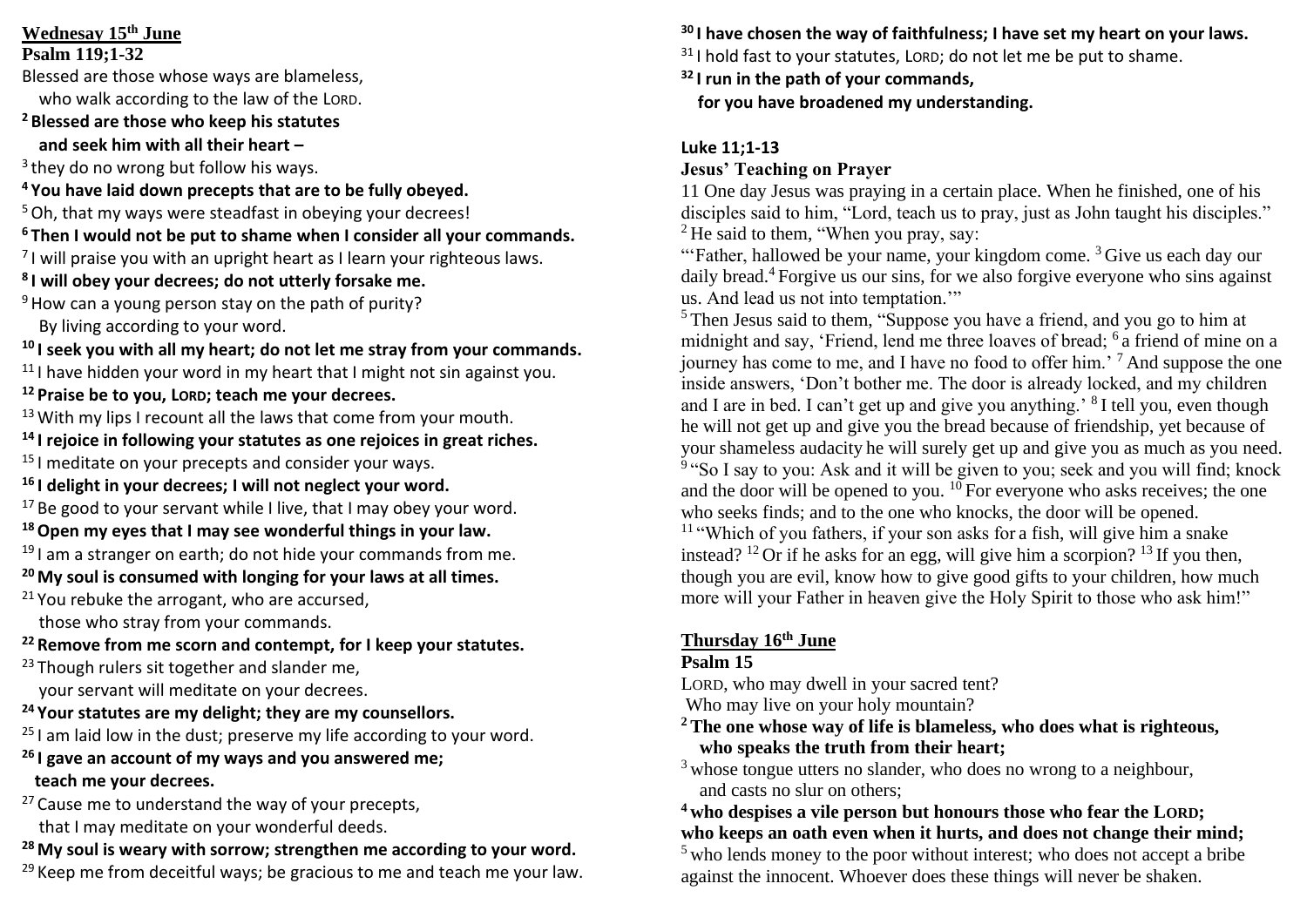### **Luke 11;14-28 Jesus and Beelzebul**

<sup>14</sup> Jesus was driving out a demon that was mute. When the demon left, the man who had been mute spoke, and the crowd was amazed. <sup>15</sup> But some of them said, "By Beelzebul, the prince of demons, he is driving out demons." <sup>16</sup> Others tested him by asking for a sign from heaven.

 $17$  Jesus knew their thoughts and said to them: "Any kingdom divided against itself will be ruined, and a house divided against itself will fall. <sup>18</sup> If Satan is divided against himself, how can his kingdom stand? I say this because you claim that I drive out demons by Beelzebul. <sup>19</sup> Now if I drive out demons by Beelzebul, by whom do your followers drive them out? So then, they will be your judges.  $^{20}$  But if I drive out demons by the finger of God, then the kingdom of God has come upon you.

<sup>21</sup> "When a strong man, fully armed, guards his own house, his possessions are safe. <sup>22</sup> But when someone stronger attacks and overpowers him, he takes away the armour in which the man trusted and divides up his plunder.

 $23$  "Whoever is not with me is against me, and whoever does not gather with me scatters.

 $24$  "When an impure spirit comes out of a person, it goes through arid places seeking rest and does not find it. Then it says, 'I will return to the house I left.'

 $25$  When it arrives, it finds the house swept clean and put in order.  $26$  Then it goes and takes seven other spirits more wicked than itself, and they go in and live there. And the final condition of that person is worse than the first."

 $27$  As Jesus was saying these things, a woman in the crowd called out, "Blessed" is the mother who gave you birth and nursed you."

<sup>28</sup> He replied, "Blessed rather are those who hear the word of God and obev it."

### **Friday 17th June**

### **Psalm 19**

The heavens declare the glory of God; the skies proclaim the work of his hands.

**<sup>2</sup> Day after day they pour forth speech;**

# **night after night they reveal knowledge.**

<sup>3</sup> They have no speech, they use no words; no sound is heard from them.

# **<sup>4</sup> Yet their voice goes out into all the earth, their words to the ends of the world. In the heavens God has pitched a tent for the sun.**

<sup>5</sup> It is like a bridegroom coming out of his chamber, like a champion rejoicing to run his course.

**6 It rises at one end of the heavens and makes its circuit to the other; nothing is deprived of its warmth.**

 $<sup>7</sup>$  The law of the LORD is perfect, refreshing the soul.</sup> The statutes of the LORD are trustworthy, making wise the simple.

# **<sup>8</sup> The precepts of the LORD are right, giving joy to the heart. The commands of the LORD are radiant, giving light to the eyes.**

<sup>9</sup> The fear of the LORD is pure, enduring for ever.

The decrees of the LORD are firm, and all of them are righteous.

**<sup>10</sup>They are more precious than gold, than much pure gold; they are sweeter than honey, than honey from the honeycomb.**

 $11$  By them your servant is warned; in keeping them there is great reward.

**<sup>12</sup>But who can discern their own errors? Forgive my hidden faults.**  $13$  Keep your servant also from wilful sins; may they not rule over me.

Then I will be blameless, innocent of great transgression.

**<sup>14</sup> May these words of my mouth and this meditation of my heart be pleasing in your sight, LORD, my Rock and my Redeemer.**

# **Luke 11;29=36**

### *The Sign of Jonah*

 $29$  As the crowds increased, Jesus said, "This is a wicked generation. It asks for a sign, but none will be given it except the sign of Jonah.  $30$  For as Jonah was a sign to the Ninevites, so also will the Son of Man be to this generation.  $31$  The Queen of the South will rise at the judgment with the people of this generation and condemn them, for she came from the ends of the earth to listen to Solomon's wisdom; and now something greater than Solomon is here. <sup>32</sup> The men of Nineveh will stand up at the judgment with this generation and condemn it, for they repented at the preaching of Jonah; and now something greater than Jonah is here.

### *The Lamp of the Body*

 $33 \text{ }^{\circ}$ No one lights a lamp and puts it in a place where it will be hidden, or under a bowl. Instead they put it on its stand, so that those who come in may see the light. <sup>34</sup> Your eye is the lamp of your body. When your eyes are healthy, your whole body also is full of light. But when they are unhealthy, your body also is full of darkness. <sup>35</sup> See to it, then, that the light within you is not darkness. <sup>36</sup> Therefore, if your whole body is full of light, and no part of it dark, it will be just as full of light as when a lamp shines its light on you."